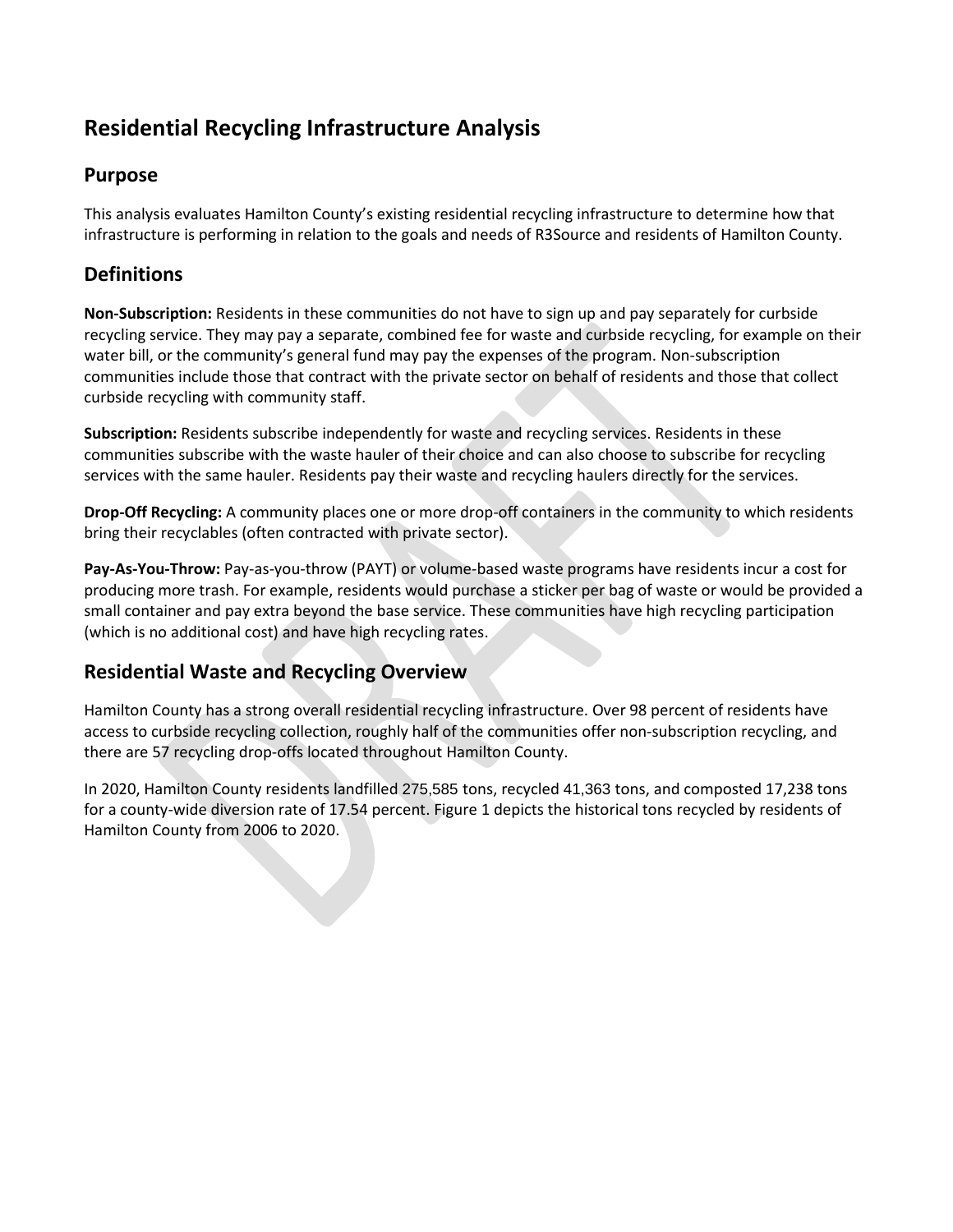

In 2018, R3Source conducted a characterization study of residential waste entering Rumpke Sanitary Landfill. Figure 2 shows the breakdown of material entering the landfill from residents. Of this material, 29.2 percent is easily recyclable given the existing recycling infrastructure in Hamilton County and 31.7 percent could be composted by residents using backyard composting methods.<sup>1</sup>



<sup>1</sup> See *Hamilton County Waste Composition Study, 2018.* Hamilton County Recycling and Solid Waste District, presented by SCS Engineers (2018).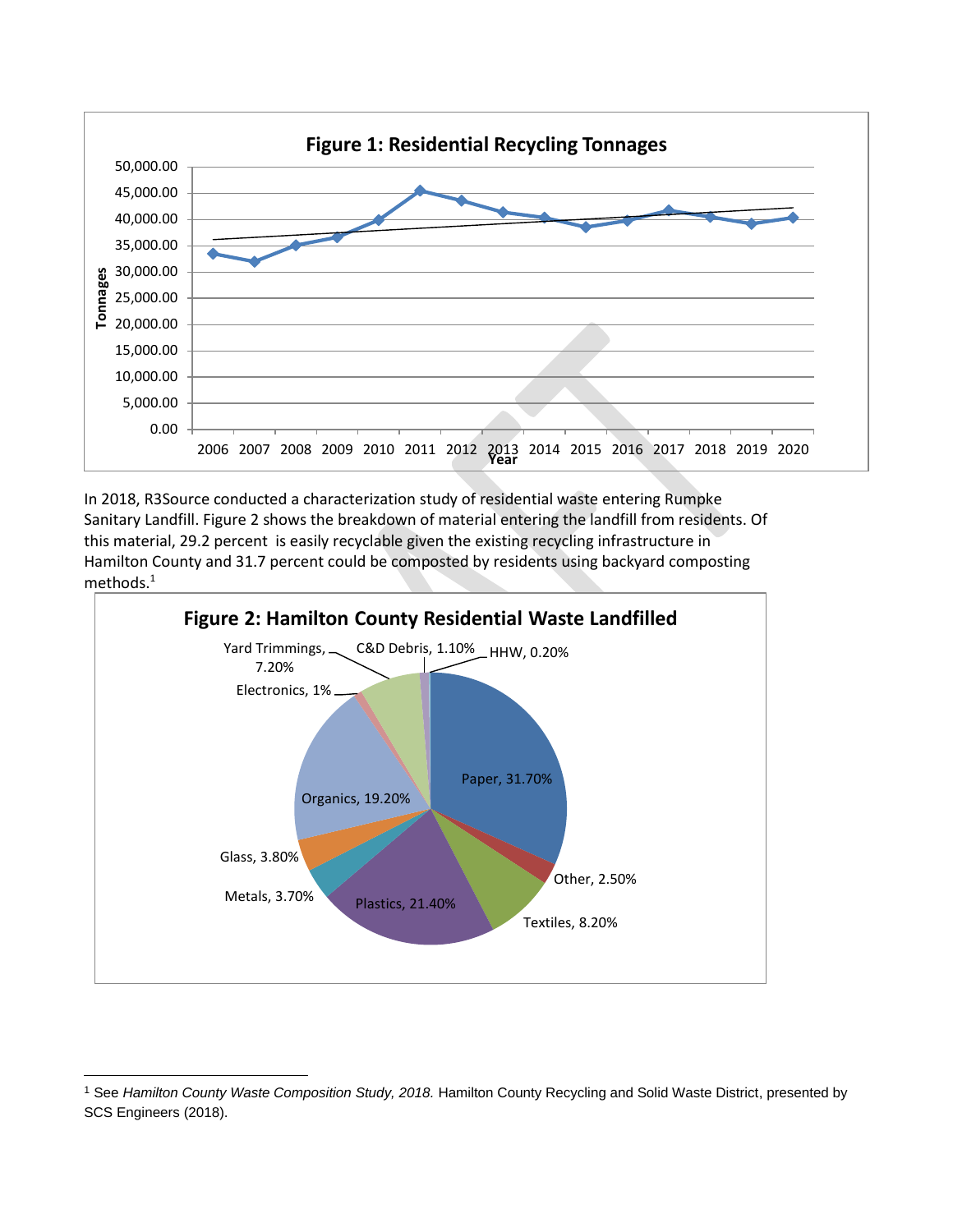#### **Residential Recycling in Hamilton County**

Forty-eight political subdivisions fall within the Hamilton County R3Source's District and each city, township, or village chooses their community's waste and recycling programs. Since inception, R3Source has not mandated types of waste and recycling programs.

There are three basic recycling programs for traditional commingled recyclables (see Figure 3):

- 1. **Non-Subscription:**
	- 32 communities have non-subscription based recycling.
		- o 2 self-haul recyclables with community staff.
		- o 30 contract with a private hauler.
- **2. Subscription:**
	- 15 communities have subscription-based recycling.
- 3. **Drop-Off:**
	- 1 community offers dropoff recycling with no curbside option.
	- 28 communities offer dropoff recycling.
	- 57 drop-offs total.



Communities with non-subscription based recycling tend to have higher participation than the communities with subscription-based recycling. The primary barrier in subscription-based recycling programs is that residents must sign up and pay an extra cost (generally about \$4 per month) for recycling collection. Many residents do not



wish to pay the extra cost and choose not to recycle. We have learned through focus groups and conversations with residents that they feel they are doing something good by recycling and do not understand why recycling should cost more. All residents pay for recycling, either in their taxes or by a fee assessed separately, but charging a voluntary, separate fee drastically reduces participation in recycling.

Figure 4 compares the average pounds recycled per resident for subscription, nonsubscription, and drop-off only communities in Hamilton County in 2020.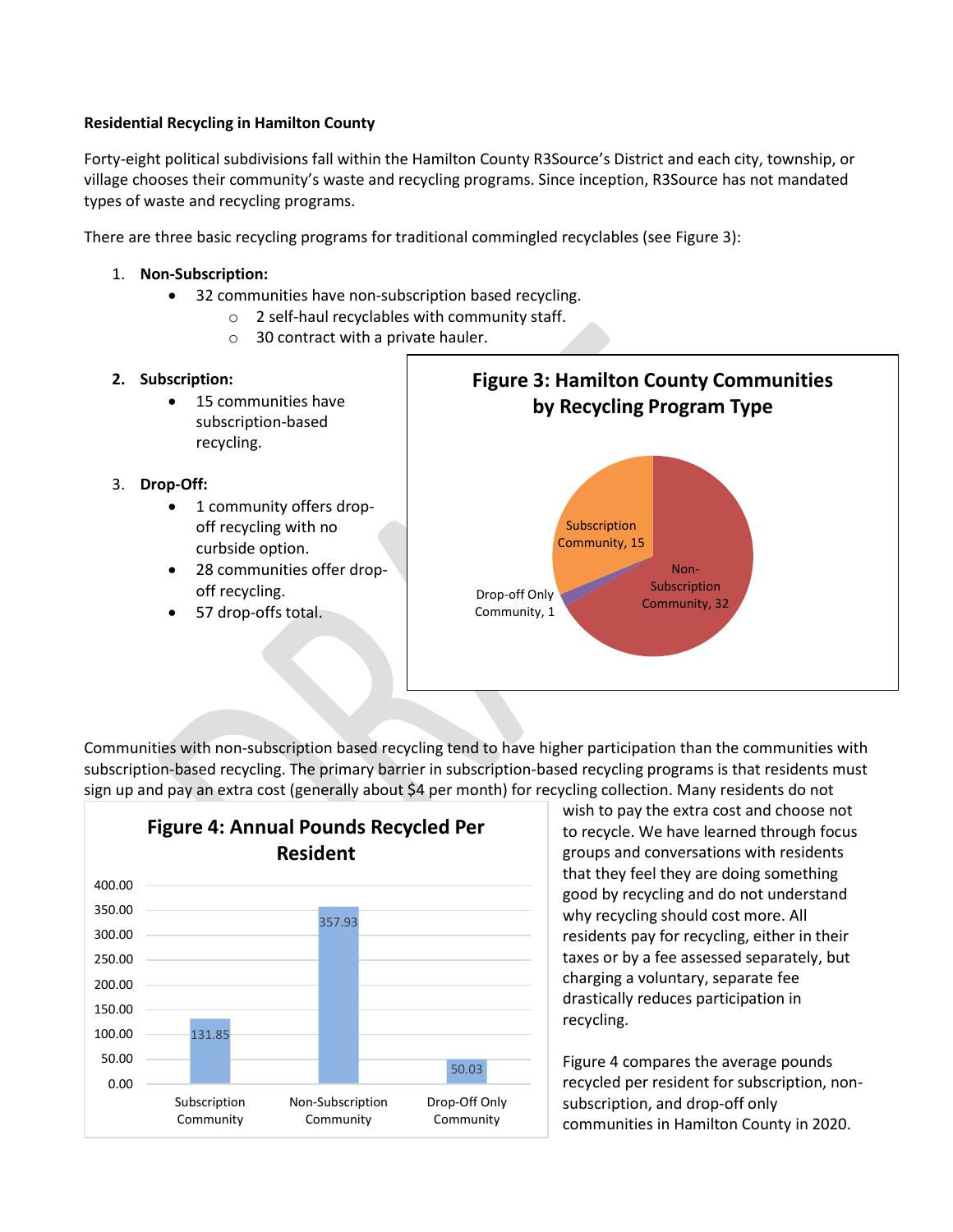Non-subscription based communities achieve the highest pounds per household, followed by subscription communities, and then communities with drop-off recycling only.

Table 1 compares the 2020 reference year infrastructure with the infrastructure listed in our current approved plan (2014) and the previous plan (2009). The non-subscription based recycling programs have increased with six communities contracting for curbside recycling since 2014. The number of communities hosting recycling drop-off locations has decreased by 4 while the total number of drop-offs in the county has decreased by 7 locations.

| Table 1: Residential Recycling Infrastructure 2009 vs. 2014 |      |      |      |  |
|-------------------------------------------------------------|------|------|------|--|
|                                                             | 2009 | 2014 | 2020 |  |
| Non-Subscription Curbside Recycling                         | 26   | 26   | 32   |  |
| Communities                                                 |      |      |      |  |
| <b>Subscription Curbside Recycling</b><br>16                |      | 20   | 15   |  |
| Communities                                                 |      |      |      |  |
| Communities with Drop-Off                                   | 22   | 28   | 24   |  |
| Recycling                                                   |      |      |      |  |
| <b>Commingled Recycling Drop-Offs</b>                       | 46   | 64   | 57   |  |

Communities with the following attributes and programs tend to achieve the highest recycling rates:

- Contracting for curbside recycling services or self-hauling recyclables.
- Maintaining PAYT waste programs or some limitation on waste set out.
- Collecting residential yard trimmings for composting instead of landfilling.

One community, the City of Madeira, in Hamilton County has a pay-as-you-throw (PAYT) or volume-based waste program, where residents either purchase a sticker per bag of waste or are provided a small container and pay extra beyond the base service. Madeira has high recycling participation (which is no additional cost) and a high diversion rate. Currently, all residents in communities with curbside recycling have access to carts for recycling.

Figure 5 shows the hierarchy of residential waste and recycling programs based on the programs that result in the highest diversion rates.



**Figure 5: Hierarchy of Residential Recycling Programs**

**Drop-Off Recycling**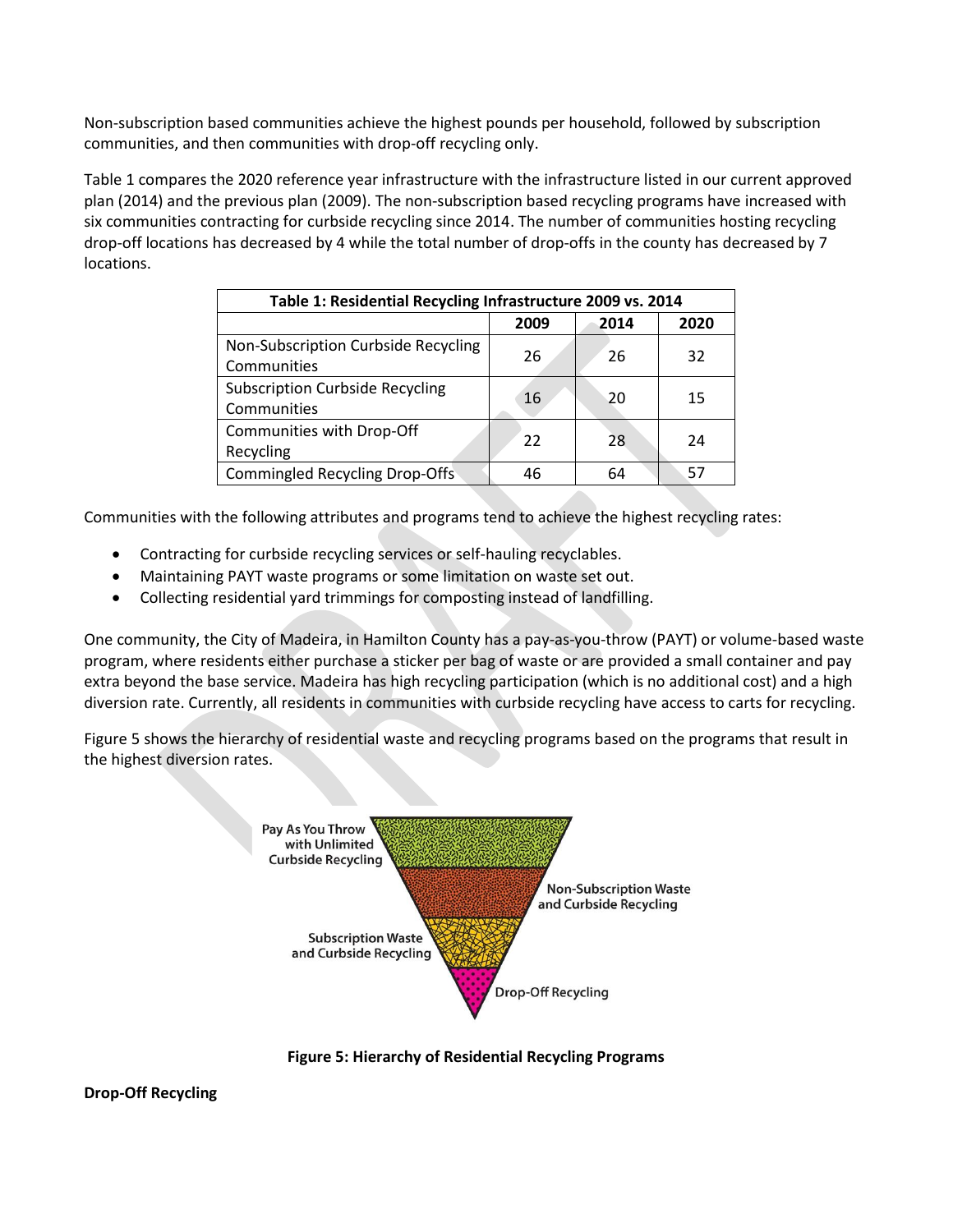Twenty-four of the communities in Hamilton County offer commingled recycling drop-off sites. These drop-offs generally consist of one or more 6-yard recycling containers, clearly labeled for recycling, in a central location such as a community park or government building. These drop-offs accept all of the same materials residents can recycle curbside with the same capacity to commingle materials (no need to separate).

Recycling drop-offs provide an important free recycling option for residents in subscription areas who choose not to pay extra for curbside recycling or who live in multi-family dwellings without access to curbside recycling. They are especially popular in subscription recycling areas. Seven of the fifteen communities with subscriptionbased recycling have a free recycling drop-off option.

#### **Multi-Family Housing**

Most communities offer curbside recycling service to residents living in buildings with four units or fewer. Some communities, such as the City of Cincinnati, work with larger buildings to provide access to recycling; however, the larger buildings are considered commercial properties and thus do not qualify for residential service. A separate analysis will be conducted on multi-family recycling.

#### **Residential Recycling Incentive (RRI)**

R3Source's primary program to improve and maintain residential recycling infrastructure is the Residential Recycling Incentive (RRI) program. R3Source budgets \$700,000 to \$900,000 annually depending on the projected revenue to divide among participating communities. As a community increases its recycling rate, it receives more dollars per ton recycled. Forty-seven of the 48 communities participate regularly.

| <b>Table 2: RRI Tier Levels</b> |                                    |  |  |
|---------------------------------|------------------------------------|--|--|
| <b>Recycling Rate</b>           | <b>Approx. RRI Dollars per Ton</b> |  |  |
| Greater than 30%                | \$33                               |  |  |
| 25% - 29.99%                    | \$29                               |  |  |
| 20% - 24.99%                    | \$25                               |  |  |
| 15% - 19.99%                    | \$21                               |  |  |
| 10% - 14.99%                    | \$17                               |  |  |
| 5% - 9.99%                      | \$13                               |  |  |
| $0\% - 4.99\%$                  | \$9                                |  |  |

Table 2 outlines the tier levels of RRI funds available. Communities must spend RRI funds on recycling or waste

reduction or litter clean up related expenses such as a curbside recycling contract, recycling drop-off costs, community leaf collection, or recycling promotion. This program is analyzed in more detail in the Economic Incentive Analysis.

#### **Target Community Program**

R3Source has historically worked with several communities each year to improve recycling infrastructure and participation. This process involves meeting with the community, developing a plan for outreach, and then implementing that plan. These efforts involve significant technical assistance helping to draft bid specifications to improve recycling access and marketing to improve participation in the curbside recycling program.

#### **Materials Collected**

The materials collected in curbside and drop-off recycling programs are almost completely dependent on what materials can be accepted at Rumpke's Material Recovery Facility in St. Bernard. At present that list includes:

- Plastic bottles and jugs
- Plastic tubs and yogurt cups
- Glass bottles and jars
- Aluminum and steel cans
- Paperboard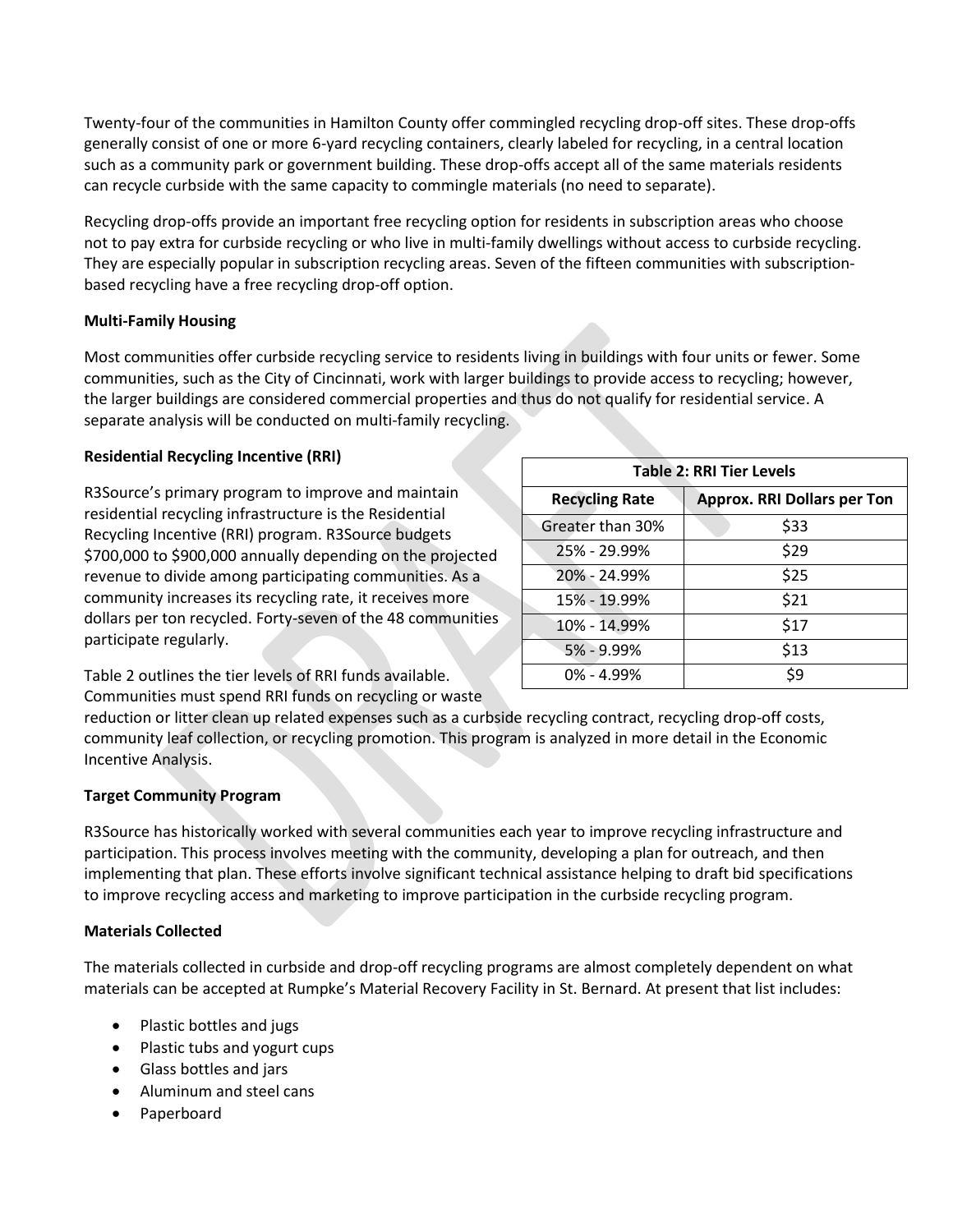- Office paper
- Newspapers and magazines
- Phone books
- Paper cartons

Contamination of recyclables is a significant issue and becomes problematic at the material recovery facility. In the second half of 2020, Rumpke Recycling (the dominant recycler of residential recyclables in Hamilton County) reported that 11.80% of the residential recycling stream was not recyclable. Contamination costs recycling processors time and money, can cause significant damage to recycling equipment, and may negatively impact the value of the recyclables.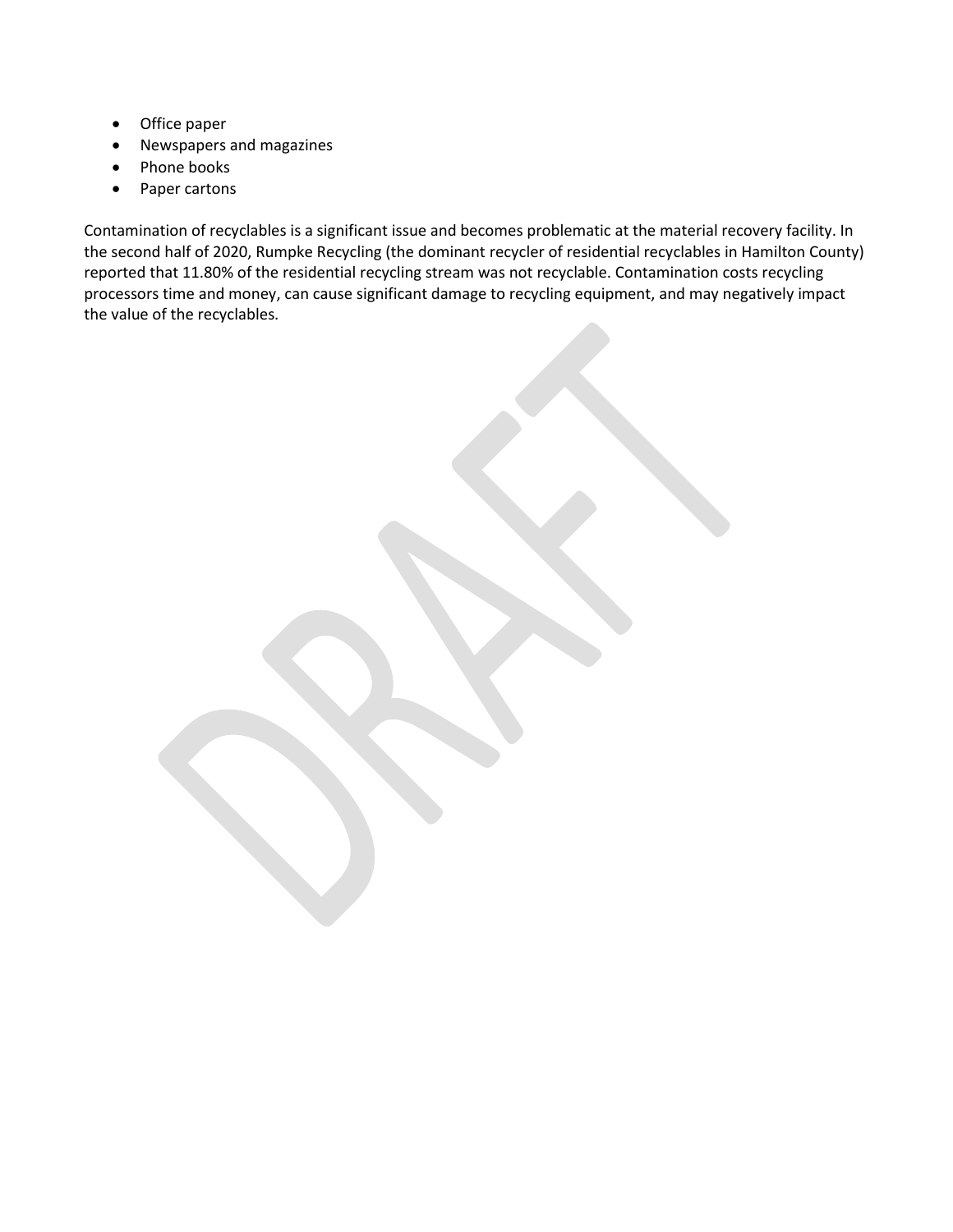## **Gap Analysis and Solutions**

### **A. Improving Drop-Off Recycling**

- **1. Add a Drop-Off Recycling Option:** The following communities have subscription-based recycling but no free drop-off recycling option within their community:
	- Village of Addyston
	- Village of Elmwood Place
	- Harrison Township
	- Miami Township
	- Village of North Bend

Interestingly, all of these communities except Harrison Township also contract for waste collection but not recycling. Access to recycling options could be improved in these communities by placing a recycling drop-off.

- $\triangleright$  R3Source could work with these communities to make the case for siting a recycling drop-off (cost, RRI revenue, resident need), find a location for the recycling drop-off, and provide complementary signage and help with promotion. R3Source could fund the drop-off for one year.
- **2. Improve Drop-Off Signage:** Many communities could benefit from better signage directing residents to the recycling drop-offs since they are not always visible from the road.
	- $\triangleright$  R3Source currently provides complementary drop-off signage to communities. Staff should continue to promote this service to communities.
- **3. Improve Drop-Off Placement:** Residents may be encouraged to use recycling drop-offs more if the sites were located at popularly visited destinations such as grocery stores and schools. Allowing schools to use the containers might make them amenable to providing the space for a drop off.
	- $\triangleright$  R3Source could encourage communities to work with schools or grocery stores to site new dropoffs.

#### **B. Improving or Implementing Curbside Recycling**

- **4. Upgrade from Drop-Off to Curbside:** One community (City of Cheviot) has a community collected curbside trash program and offers recycling drop-offs for recyclables. This community has a densely populated neighborhood and could drastically increase recycling participation and tonnage collected by offering a curbside recycling program. Making recycling as easy as trash collection has proven effective at increasing participation. Cheviot could either contract out the recycling service or develop the infrastructure and staff needed to implement a curbside recycling program themselves.
	- $\triangleright$  R3Source could offer technical assistance and support through this process.
- **5. Upgrade from Subscription to Contract:** Fifteen communities in Hamilton County offer subscriptionbased recycling, which has lower participation than community-collected or contracted recycling programs. Seven of the 15 communities with subscription-based recycling contract on behalf of their residents for curbside waste service. These communities could include curbside recycling in their next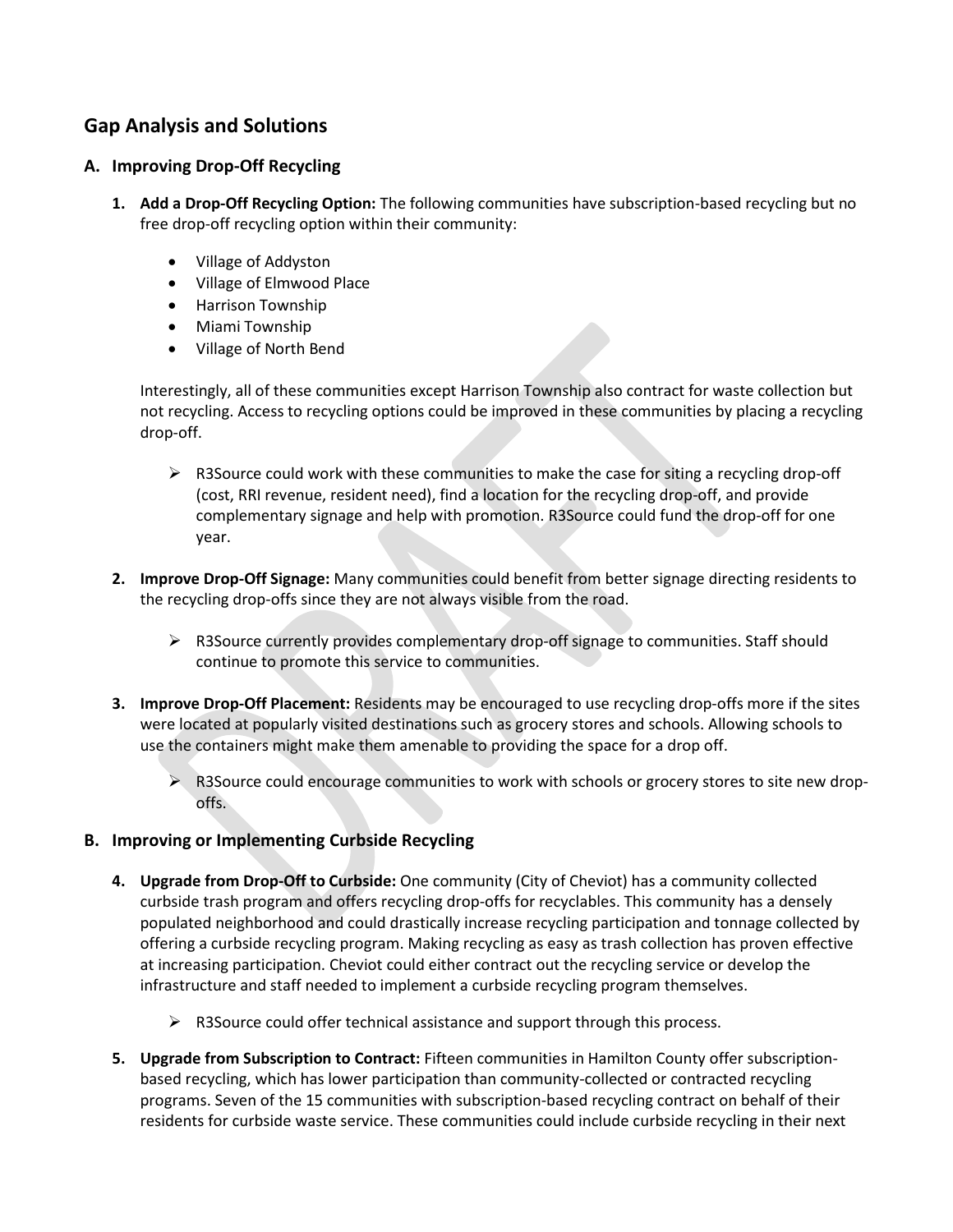bidding process and start offering this service to their residents the next time they go out to bid. The other 8 communities that only have subscription service available could improve recycling participation by contracting out both waste and recycling service for their residents.

#### **Contracted Waste and Subscription Recycling**

- Village of Addyston
- Village of Arlington Heights
- Village of Cleves
- Village of Elmwood Place
- Miami Township
- Village of North Bend
- City of Reading

### **Subscription Waste and Recycling**

- Anderson Township
- Crosby Township
- Delhi Township
- Green Township
- Harrison Township
- Sycamore Township
- Symmes Township
- Whitewater Township
- ➢ R3Source could offer technical assistance and support through this process.
- **6. Implement Pay-As-You-Throw:** Encouraging communities to adopt a volume-based system could increase their recycling rates. Even when the fee is low, residents are more aware of what they throw away and can see a financial gain by throwing away less. PAYT programs also benefit elderly residents and others who generate lower volumes of waste.
	- ➢ R3Source could offer technical assistance and support through this process.

**Other Programs for Improving Curbside Recycling:** R3Source could implement a number of programs to encourage communities to improve or implement curbside recycling.

- ➢ R3Source could host workshops on contracting out, PAYT, etc.
- $\triangleright$  R3Source could create sample and easily customizable bid specifications.
- ➢ R3Source could encourage consortiums for efficient use of resources.
- **7. Target Lower Performing Communities.** Communities with low recycling rates often lack the internal resources to improve recycling infrastructure in their community. R3Source could choose to work with select communities every year with low recycling rates to improve the available recycling infrastructure. This would align with R3Source's current target community approach.
	- $\triangleright$  R3Source could work with the community to establish goals, assist creating bid specifications, help site a recycling drop-off, or offer other technical assistance as needed.
- **8. Implement Single Fee for Waste and Recycling.** The primary barrier to recycling for residents in subscription areas is choosing to pay the extra cost of curbside recycling. If all haulers agreed to offer recycling at no additional charge (combining the cost of recycling and waste into one figure), then residents would have access to recycling at no apparent extra cost. This would maintain the subscription-based service but make recycling a standard service. Warren County implemented a similar program and communities with subscription-based recycling now achieve the same recycling rates as non-subscription communities.
	- $\triangleright$  R3Source could work with subscription recycling communities and waste haulers to develop a county-wide policy.
- **C. Modifying the RRI Program to Encourage Program Improvement.**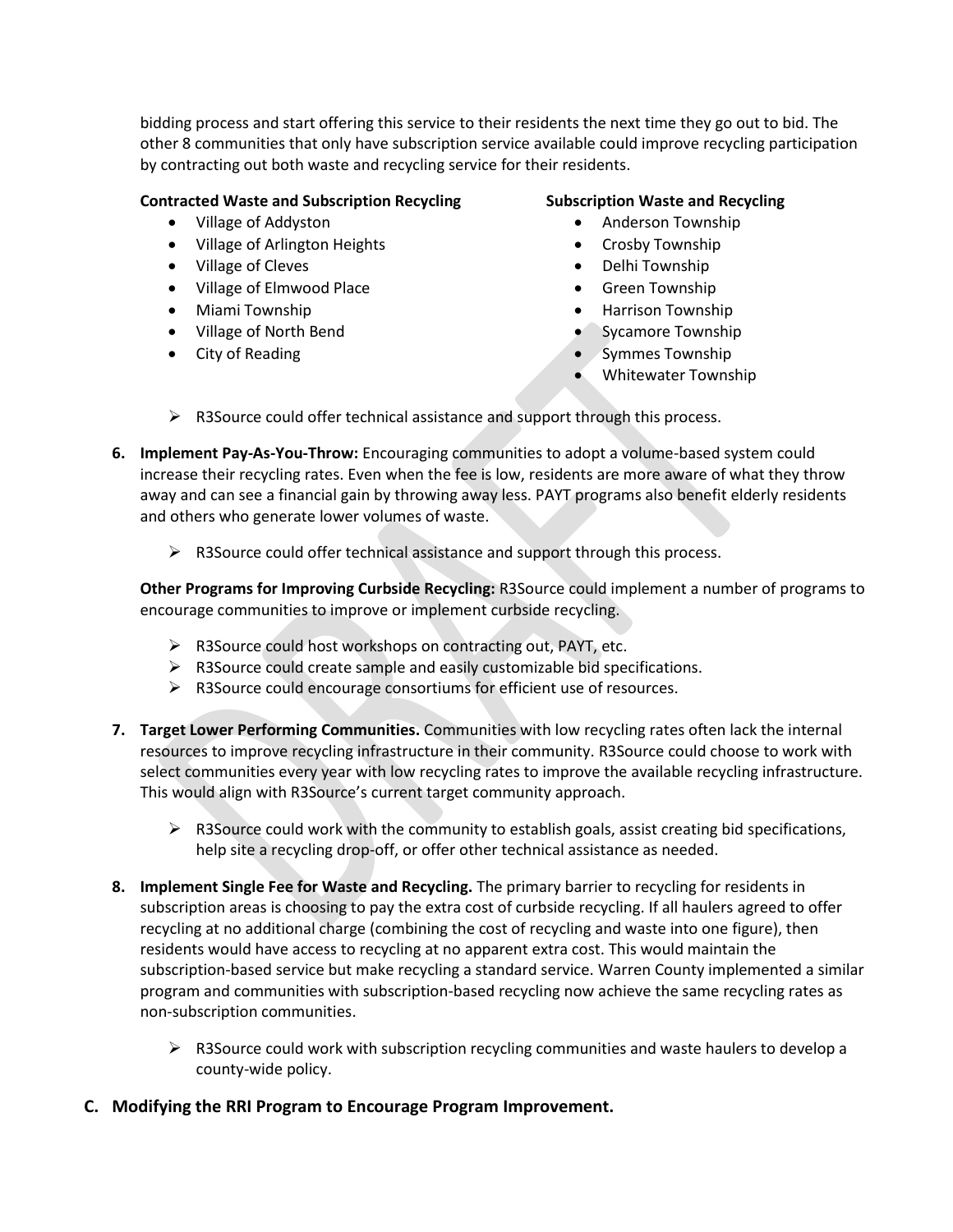**9.** Since 2007, the RRI program has used a recycling rate tier system to award communities a dollar-per-ton incentive for recycling. The RRI program could be modified to encourage communities to adopt a program that would create more diversion. The RRI program could also be modified to create a minimum threshold tier that would allow the lowest performing communities to have enough funds to implement changes to their programs. R3Source is scheduling meetings with communities to discuss changes to the RRI program. A separate, detailed analysis on the RRI program will be available in Economic Incentive Analysis.

### **Conclusions**

Although R3Source has a strong existing residential recycling infrastructure, Hamilton County has not realized the full potential waste diversion from the residential sector. Of the waste residents currently landfill, about 30% can still be diverted for recycling given the local outlets available. This analysis identified the areas of infrastructure improvement that could work to increase recycling participation and diversion.

The primary focus of the suggestions for infrastructure improvement involves making recycling more accessible and attractive to residents of Hamilton County. R3Source knows which types of residential programs yield the best results, so these suggestions work to upgrade communities into higher performing recycling programs. Some suggestions could easily be implemented immediately, whereas others would require more funding, staff resources, and policy changes.

| Table 3. Summary of Potential R3Source Actions to Address Identified Gaps |                                                         |                                                                           |                                                                                                         |  |
|---------------------------------------------------------------------------|---------------------------------------------------------|---------------------------------------------------------------------------|---------------------------------------------------------------------------------------------------------|--|
|                                                                           | <b>Infrastructure Improvement</b><br><b>Suggestions</b> | <b>Gap Addressed</b>                                                      | <b>R3Source Program</b>                                                                                 |  |
| $\mathbf{1}$                                                              | Add recycling drop-off                                  | No free recycling option in 15<br>communities                             | Technical assistance and funding                                                                        |  |
| $\overline{2}$                                                            | Improve drop-off signage                                | Residents unaware of drop-off<br>location                                 | Technical assistance and<br>complimentary signage                                                       |  |
| 3                                                                         | Improve drop-off placement                              | Residents not using inconvenient<br>drop-offs                             | Technical assistance                                                                                    |  |
| 4                                                                         | Upgrade from drop-off to<br>curbside                    | Lower participation for drop-off<br>only                                  | <b>Technical assistance</b><br>Workshops<br>Sample bid specs<br>Consortiums<br><b>RRI</b> modifications |  |
| 5                                                                         | Upgrade from subscription to<br>contract                | Lower participation in<br>subscription communities                        |                                                                                                         |  |
| 6                                                                         | <b>Implement PAYT</b>                                   | Potential for decreasing waste<br>landfilled                              |                                                                                                         |  |
| 7                                                                         | <b>Target communities</b>                               | Communities often lack internal<br>resources to improve<br>infrastructure | Work with 2 target communities<br>every year                                                            |  |
| 8                                                                         | Incorporate single fee for waste<br>and recycling       | Lower participation in<br>subscription communities                        | Work with subscription<br>communities and haulers to<br>develop policy.                                 |  |
| 9                                                                         | Modify RRI to upgrade<br>community recycling program    | Lack of incentive to change<br>recycling program                          | Change tiers to program type<br>Change tiers to per capita<br>Include organics<br>Include reuse         |  |

Table 3 summarizes the narrative discussion presented in this appendix.